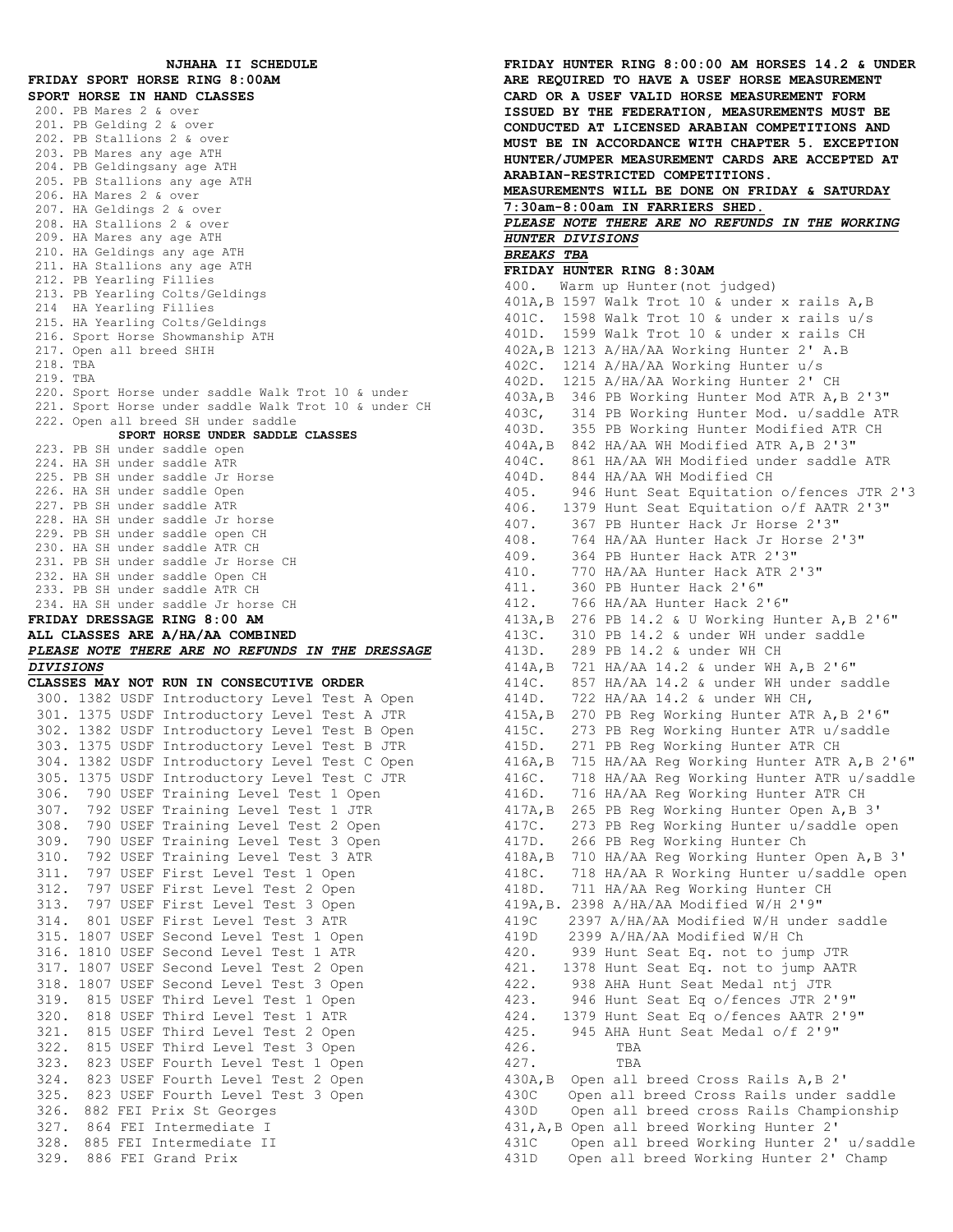## **SATURDAY HUNTER RING 8:30am**

## *PLEASE NOTE THERE ARE NO REFUNDS IN THE WORKING HUNTER DIVISION NO EXCEPTIONS!!!!*

**SATURDAY HUNTER RING 8:30AM** 800. Warm up Hunter(not judged) 801A,B 1597 Walk Trot 10 & under x rails A,B 501C. 1598 Walk Trot 10 & under x rails u/s 501D. 1599 Walk Trot 10 & under x rails CH 502A,B 1213 A/HA/AA Working Hunter 2' A.B 502C. 1214 A/HA/AA Working Hunter u/s 502D. 1215 A/HA/AA Working Hunter 2' CH 503A,B 346 PB Working Hunter Mod ATR A,B 2'3" 503C, 314 PB Working Hunter Mod. u/saddle ATR 503D. 355 PB Working Hunter Modified ATR CH 504A,B 842 HA/AA WH Modified ATR A,B 2'3" 504C. 861 HA/AA WH Modified under saddle ATR 504D. 844 HA/AA WH Modified CH 505. 946 Hunt Seat Equitation o/fences JTR 2'3 506. 1379 Hunt Seat Equitation o/f AATR 2'3" 507. 367 PB Hunter Hack Jr Horse 2'3" 508. 764 HA/AA Hunter Hack Jr Horse 2'3" 509. 364 PB Hunter Hack ATR 2'3" 510. 770 HA/AA Hunter Hack ATR 2'3" 511. 360 PB Hunter Hack 2'6" 512. 766 HA/AA Hunter Hack 2'6" 513A,B 276 PB 14.2 & U Working Hunter A,B 2'6" 513C. 310 PB 14.2 & under WH under saddle 513D. 289 PB 14.2 & under WH CH 514A,B 721 HA/AA 14.2 & under WH A,B 2'6" 514C. 857 HA/AA 14.2 & under WH under saddle 514D. 722 HA/AA 14.2 & under WH CH, 515A,B 270 PB Reg Working Hunter ATR A,B 2'6" 515C. 273 PB Reg Working Hunter ATR u/saddle 515D. 271 PB Reg Working Hunter ATR CH 516A,B 715 HA/AA Reg Working Hunter ATR A,B 2'6" 516C. 718 HA/AA Reg Working Hunter ATR u/saddle 516D. 716 HA/AA Reg Working Hunter ATR CH 517A,B 265 PB Reg Working Hunter Open A,B 3' 517C. 273 PB Reg Working Hunter u/saddle open 517D. 266 PB Reg Working Hunter Ch 518A,B 710 HA/AA Reg Working Hunter Open A,B 3' 518C. 718 HA/AA R Working Hunter u/saddle open 518D. 711 HA/AA Reg Working Hunter CH 519A,B 2398 A/HA/AA Modified W/H 2'9" 519C 2397 A/HA/AA Modified W/H under saddle 519D 2399 A/HA/AA Modified W/H Ch 520. 939 Hunt Seat Eq. not to jump JTR 521. 1378 Hunt Seat Eq. not to jump AATR 522. 938 AHA Hunt Seat Medal ntj JTR 523. 946 Hunt Seat Eq o/fences JTR 2'9" 524. 1379 Hunt Seat Eq o/fences AATR 2'9" 525. 945 AHA Hunt Seat Medal o/f 2'9" 526. TBA 527. TBA 530A,B Open all breed Cross Rails A,B 2' 530C Open all breed Cross Rails under saddle 530D Open all breed Cross Rails Championship 531,A,B Open all breed Working Hunter 2' 531C Open all breed Working Hunter 2' u/saddle 531D Open all breed Working Hunter 2' Champion **SATURDAY DRESSAGE RING 8:00 AM** 700. 1382 USDF Introductory Level Test A Open 701. 1375 USDF Introductory Level Test A JTR 702. 1382 USDF Introductory Level Test B Open 703. 1375 USDF Introductory Level Test B JTR 704. 1382 USDF Introductory Level Test C Open 705. 1375 USDF Introductory Level Test C JTR 706. 790 USEF Training Level Test 1 Open 707. 792 USEF Training Level Test 1 JTR 708. 790 USEF Training Level Test 2 Open

709. 790 USEF Training Level Test 3 Open 710. 792 USEF Training Level Test 3 ATR 711. 797 USEF First Level Test 1 Open 712. 797 USEF First Level Test 2 Open 713. 797 USEF First Level Test 3 Open 714. 801 USEF First Level Test 3 ATR 715. 1807 USEF Second Level Test 1 Open 716. 1810 USEF Second Level Test 1 ATR 717. 1807 USEF Second Level Test 2 Open 718. 1807 USEF Second Level Test 3 Open 719. 815 USEF Third Level Test 1 Open 720. 818 USEF Third Level Test 1 ATR 721. 815 USEF Third Level Test 2 Open 722. 815 USEF Third Level Test 3 Open 723. 823 USEF Fourth Level Test 1 Open 724. 823 USEF Fourth Level Test 2 Open 725. 823 USEF Fourth Level Test 3 Open 726. Opportunity Intro TOC 727. Opportunity Training TOC 728. Opportunity First Level TOC 729. TBA 730. TBA **SATURDAY MAIN RING 9:00AM** 1. 918 Showmanship JTH 2. 918 Walk Trot Showmanship 10 & under 3.918 Showmanship AATH 4. 450 HA/AA Gelding in Hand 2 & OVER 5. 451 HA/AA Gelding in Hand Championship 6. 468 HA/AA Geldings in Hand AATH 7. 468 HA/AA Geldings in Hand JTR 8. 400 HA/AA Mare Breeding 2 & OVER 9. 401 HA/AA Mare Breeding Championship 10. 418 HA/AA Mare Breeding AATH 11. 418 HA/AA Mare Breeding JTH 12. 1 Arabian Mare Breeding 2 & over 13. 2 Arabian Mare Breeding Championship 14. 9 Arabian Mare Breeding AATH 15. 9 Arabian Mare Breeding JTH 16. 26 Arabian Gelding in Hand 2 & OVER 17. 27 Arabian Gelding in Hand Championship 18. 34 Arabian Gelding in Hand AATH 19. 34 Arabian Gelding in Hand JTH 20. 14 Arabian Stallion Breeding 2 OVER 21. 15 Arabian Stallion Breeding Championship 22. 21 Arabian Stallion Breeding ATH 23. 1512 Arabian Performance Halter Mares 24. 2098 Arabian Performance Halter Geldings 25. 2018 Arabian Performance Halter Stallions 26. 1156 HA/AA Performance Mares 27. 1446 HA/AA Performance Geldings 28. 2492 HA/AA Performance Stallion 29. 1583 Arabian Ranch Horse Conform 3+ 30. 2287 HA/AA Ranch Horse Conform Mares 3+ 31. 1684 Arabian Ranch Horse Conform Geld 3+ 32. 3250 HA/AA Ranch Horse Conform Geld 3+ 33. 3230 A/HA/AA Ranch Horse Conform Stal 3+ **BREAK** 34. 1263 Walk Trot Equitation 17 & under 35. 640 HA/AA Western Pleasure AAOTR 36. 1327 Arabian Western Pleasure JTR 37. 907 Walk Trot Equitation 10 & under 38. 1336 HA/AA Western Pleasure JOTR 39. 104 Arabian Country English Pleasure ATR 40. 741 HA/AA Hunter Pleasure Maiden rider ATR 41. 190 Arabian Western Pleasure Limit Horse 42. 752 HA/AA Hunter Pleasure AAOTR 43. 1328 Arabian Hunter Pleasure JOTR 44. 540 HA/AA Country Pleasure Open 45. 208 PB Western Pleasure AAOTR 46. Lead Line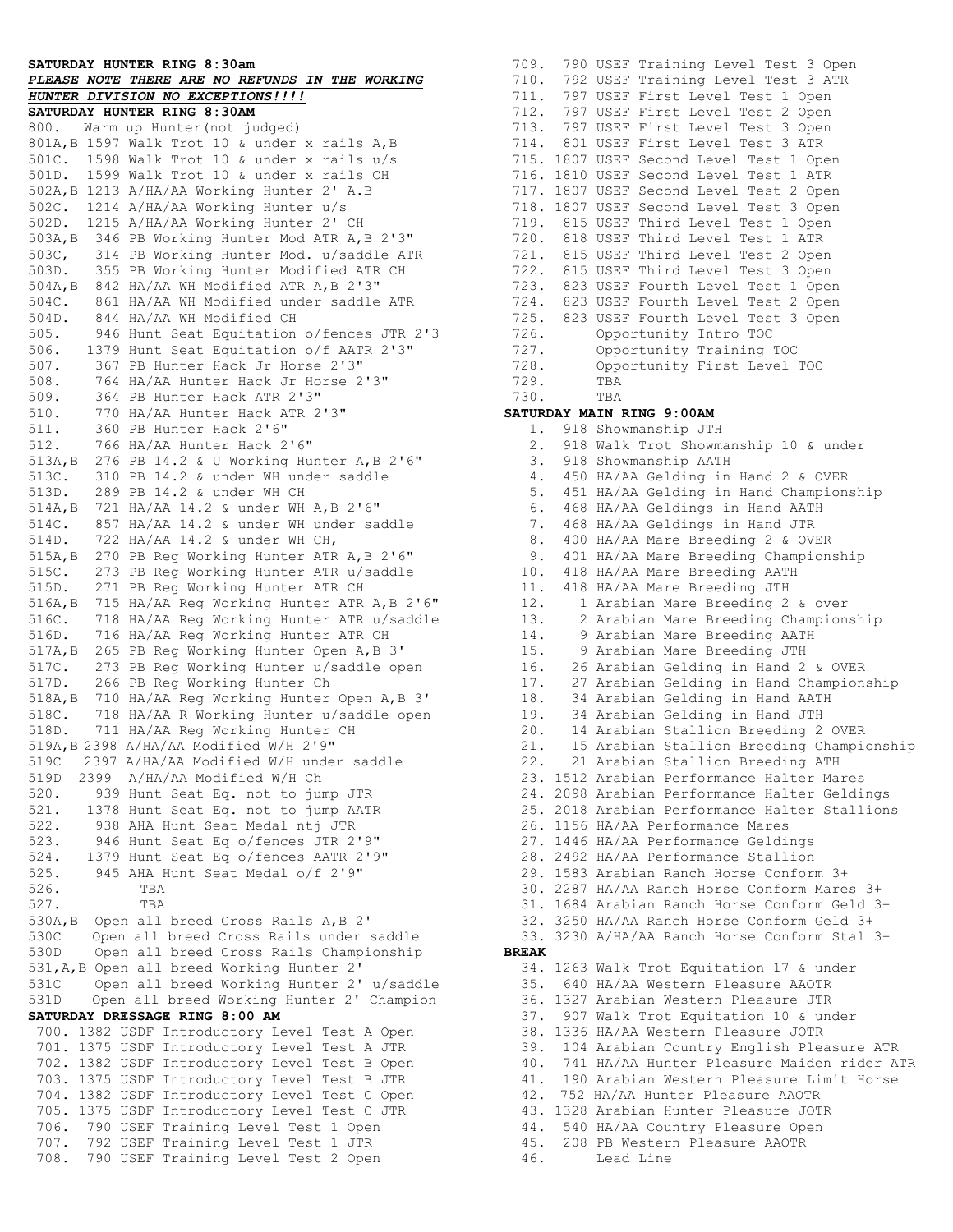```
 47. 1261 Walk Trot Pleasure 18 & over
 48. Lead Line Championship
 49. TBA
  50. TBA<br>51. TBA
 51. TBA
BREAK
 52. 299 Arabian Hunter Pl Maiden Rider ATR
 53. 1337 HA/AA Western Pleasure JTR
 54. 890 Walk Trot Pleasure 10 & Under
 55. 733 HA/AA Hunter Pleasure Open
 56. 95 Arabian Country English Pleasure Open
 57. 1338 HA/AA Hunter Pleasure JOTR
 58. 290 Arabian Hunter Pleasure Limit Horse
 59. 1640 HA/AA Country English Pleasure ATR
 60. 190 Arabian Western Pleasure Open
 61. 733 HA/AA Hunter Pleasure Limit Horse
 62. 620 HA/AA Western Pleasure Open
 63. 1326 Arabian Western Pleasure JOTR
 64. 524 HA/AA English Pleasure ATR
 65. 198 Arabian Western Pl Maiden Rider ATR
 66. 204 Arabian Western Pleasure Jr Horse
 67. 1339 HA/AA Hunter Pleasure JTR
 68. TBA
 69. 75 Arabian English Pleasure Open
 70. 620 HA/AA Western Pleasure Limit Horse
 71. 290 Arabian Hunter Pleasure Open
 72. 1630 HA/AA Hunter Pleasure AATR
 73. 1733 Arabian Ranch Horse Rail Pleasure
 74. 2344 HA/AA Ranch Horse Rail Pleasure
 75. 1263 Walk Trot Equitation 18 & over 
 76. 932 Western Seat Equitation JTR
 77. 925 Saddle Seat Equitation JTR
 78. 951 Western Horsemanship JTR
 79. 1373 Saddle Seat Equitation AATR
 80. 1376 Western Seat Equitation AATR
 81. 1357 Western Horsemanship AATR
 82. TBA
 83. TBA
 84. TBA
 85. TBA<br>86. TBA
 86. 87. TBA
BREAK<br>88. 1261 Walk Trot Pleasure 17 & under
 88. 1261 Walk Trot Pleasure 17 & under
 89. 619 HA/AA Western Pleasure AATR
 90. 305 Arabian Hunter Pleasure Jr Horse 
 91. 636 HA/AA Western Pleasure Jr Horse
 92. 1631 Arabian Hunter Pleasure AATR
 93. 206 Arabian Western Pleasure AATR
 94. TBA
 95. TBA
 96. TBA
 97. TBA
 98. TBA
SUNDAY WORKING WESTERN RING 8:00am
 99. Open All Breed Trail English/Western
 100. 691 HA/AA English Trail Open
 101. 695 HA/AA English Trail ATR
 102. 179 Arabian English Trail Open
 103. 183 Arabian English Trail ATR
 104. 210 Arabian Western Trail Open
 105. 216 Arabian Western Trail ATR
 106. 645 HA/AA Western Trail Open
 107. 651 HA/AA Western Trail ATR
 108. 210 Arabian Western Trail Novice Horse
 109. 645 HA/AA Western Trail Novice Horse
 110 1388 Arabian Trail In-Hand
 111.1394 HA/AA Trail In-Hand
 112.3026 PB Ranch Horse Riding
 113.3026 HA/AA Ranch Horse Riding
```
114.3007 PB Ranch Horse Riding CH Q/94 115.3027 HA/AA Ranch Horse Riding CH Q/95 116. 931 AHA Reining Seat Medal JTR **MAIN RING FOLLOWING CLASS 116**<br>112. 515 HA/AA English Pleasure Open 112. 515 HA/AA English Pleasure Open 113. 309 Arabian Hunter Pleasure AAOTR 114. 748 HA/AA Hunter Pleasure Jr Horse 115. 1329 Arabian Hunter Pleasure JTR 116. 83 Arabian English Pleasure ATR 117. 629 HA Western Pleasure Maiden Rider ATR 118. 1734 Arabian Ranch Horse Rail Pleasure CH 119. TBA 120. 1261 Walk Trot Pleasure 11 & over CH 121. 2325 HA/AA Ranch Horse Rail Pleasure CH 122. 1178 Arabian Western Pleasure JTR CH 123. 291 Arabian Hunter Pleasure Open CH 124. 908 Walk Trot Equitation 10 & under CH 125. 541 HA/AA Country English Pl Open CH 126. 734 HA/AA Hunter Pleasure Open CH 127. 105 Arabian Country English Pl ATR CH 128. 638 HA/AA Western Pleasure AATR CH 129. TBA 130. TBA 131. 1264 Walk Trot Equitation 11 & over CH 132. 891 Walk Trot Pleasure 10 & under CH 133. 750 HA/AA Hunter Pleasure AATR CH 134. 1636 Arabian Hunter Pleasure JTR CH 136. 516 HA/AA English Pleasure Open CH 137. 300 Arabian Hunter Pleasure AATR CH 138. 96 Arabian Country English Pl Open CH 139. 397 Arabian Western Pleasure AATR CH 140. 550 HA/AA Country English Pleasure ATR CH 141. 2165 HA/AA Western Pleasure JTR CH 142. 191 Arabian Western Pleasure Open CH 143. 1635 HA/AA Hunter Pleasure JTR CH 144. 621 HA/AA Western Pleasure Open CH 145. 76 Arabian English Pleasure Open CH 146. 950 AHA Western Horsemanship Medal JTR 147. 924 AHA Saddle Seat Medal JTR 148. TBA 149. TBA 150. TBA 151. TBA **OPEN ALL BREED CLASSES OPENED TO ALL HORSES UN-REGISTERED OR REGISTERED AND ALL RIDERS No memberships needed** 175. Open all breed Equitation WT any age 176. Open all breed Equitation WT any age Ch 177. Open all breed Equitation WTC any age 178. Open all breed Equitation WTC any age CH 179. Open all breed Pleasure WT any age 180. Open all breed Pleasure WT any age CH 181. Open all breed Pleasure WTC any age 182. Open all breed Pleasure WTC any age CH **SUNDAY DRESSAGE RING 8am WDAA WESTERN DRESSAGE CLASSES MAY NOT RUN IN CONSECUTIVE ORDER ARABIAN CLASSES 801-828** 801. 2201 Western Dressage Intro T1 802. 2201 Western Dressage Intro T2 803. 2201 Western Dressage Intro T3 804. 2201 Western Dressage Intro T4 805. 2301 Western Dressage Basic T1 806. 2301 Western Dressage Basic T2 807. 2301 Western Dressage Basic T3 808. 2301 Western Dressage Basic T4 809. 2401 Western Dressage Level 1 T1 810. 2401 Western Dressage Level 1 T2 811. 2401 Western Dressage Level 1 T3 812. 2401 Western Dressage Level 1 T4